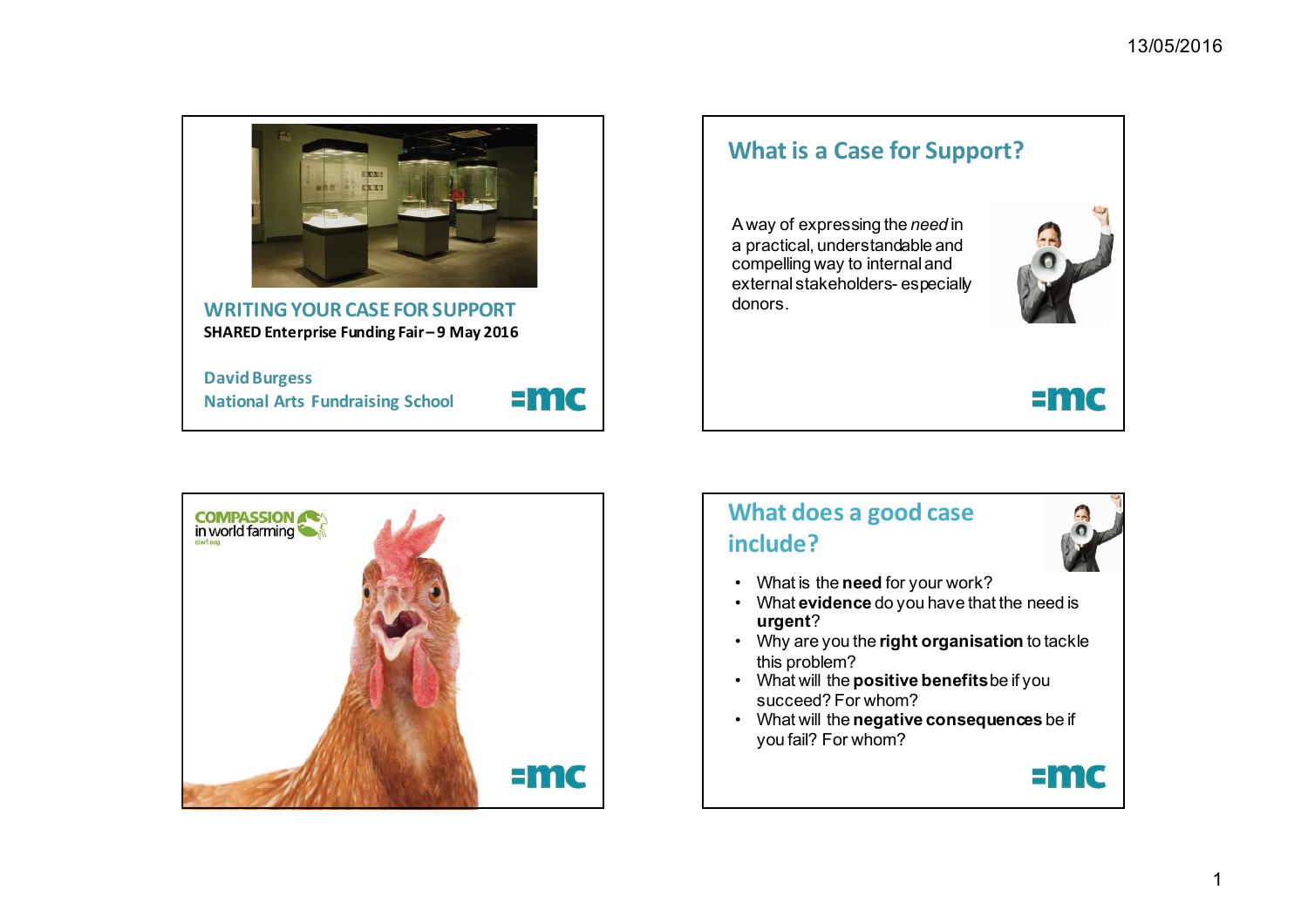# **What should the case do?**

- Make donors feel *secure*
- Emphasise your USP
- Match motivations
- Respond to preferences
- Meet challenges
- Answer objections



# $=$ mc



## Task 1: What do you do?

• What is your two-line intro to your organisation?



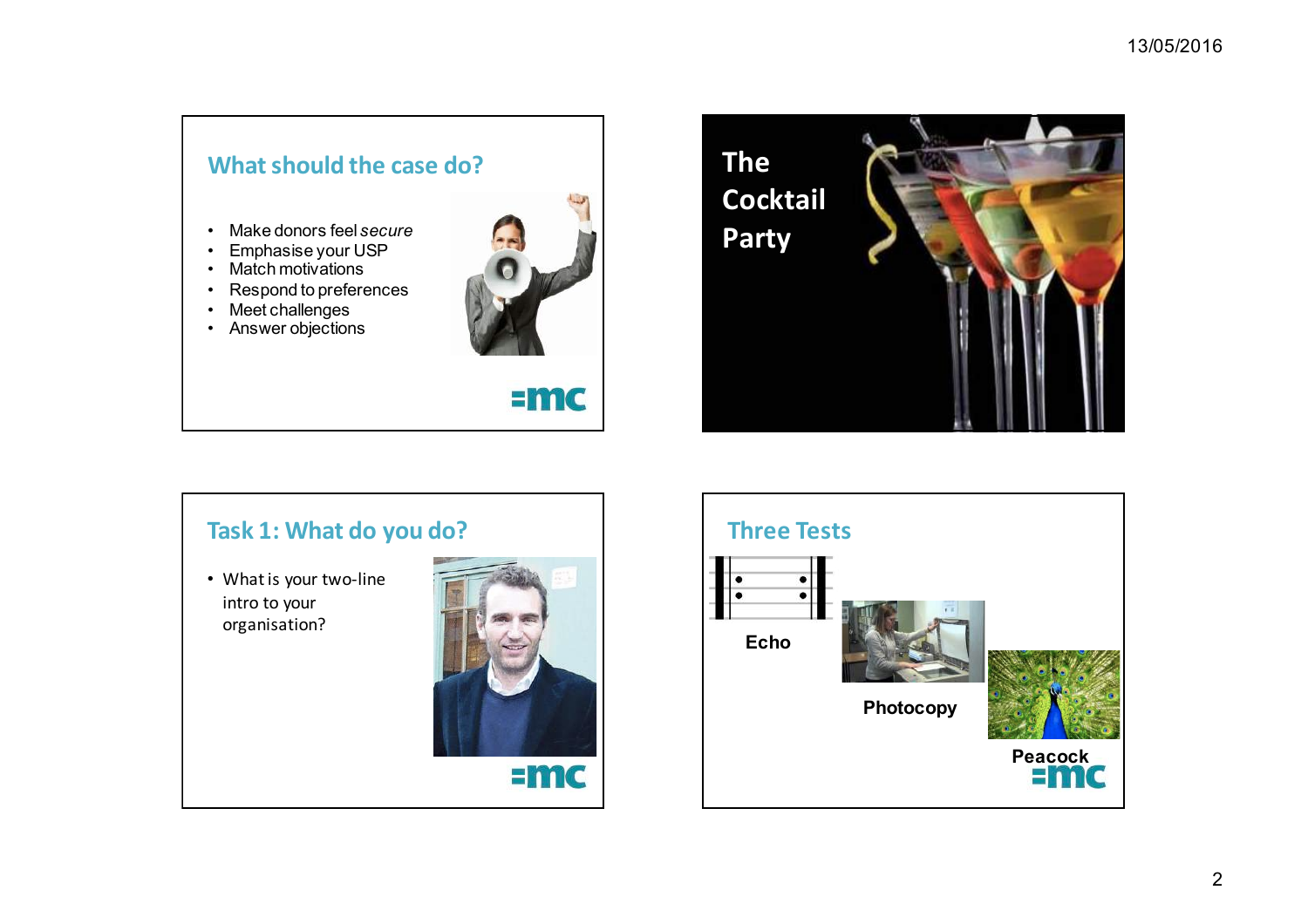





## **Task 2: Raiding your library**

- What facts/figures could you use?
- Who could endorse you?
- What values/beliefs do you have?

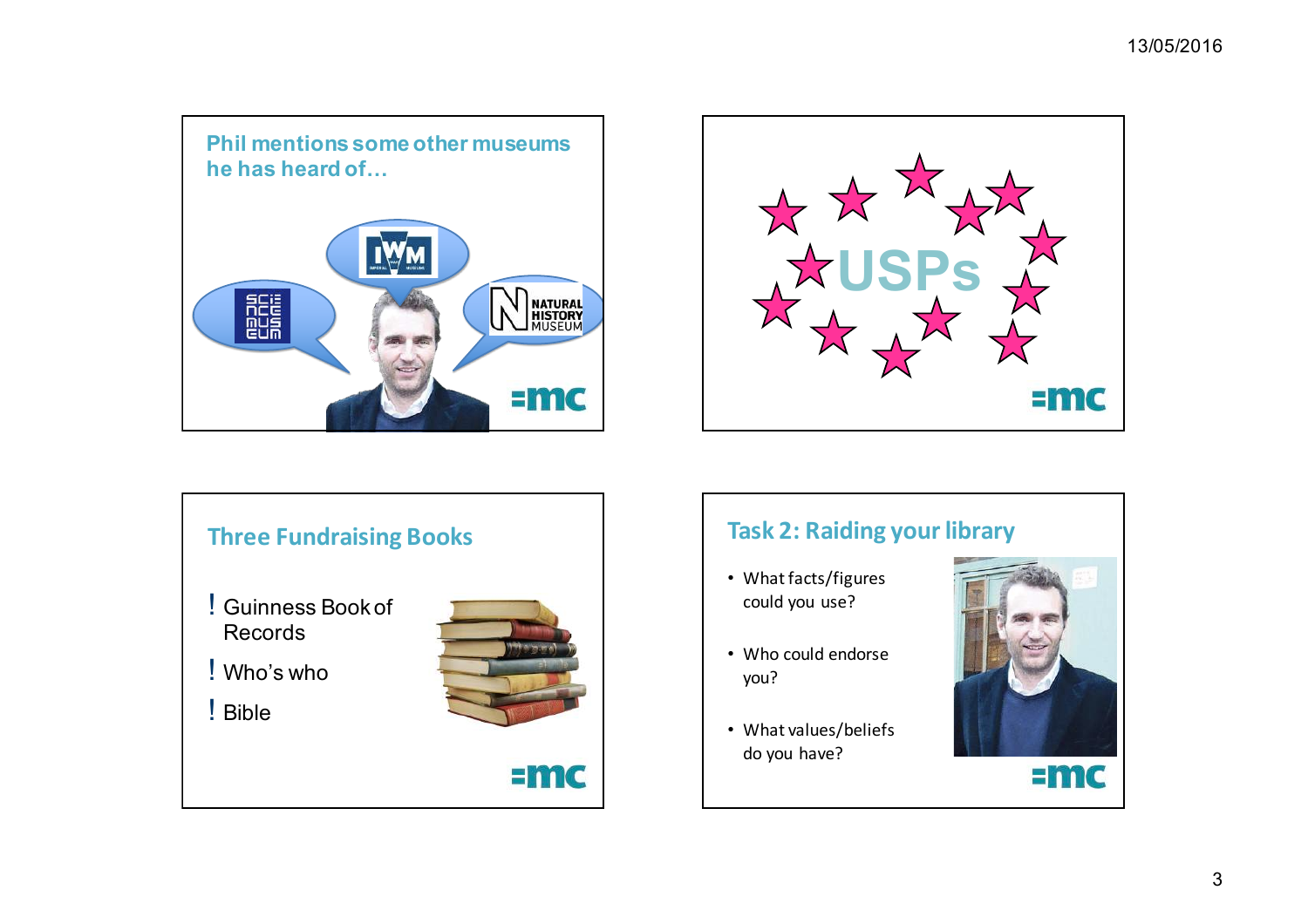





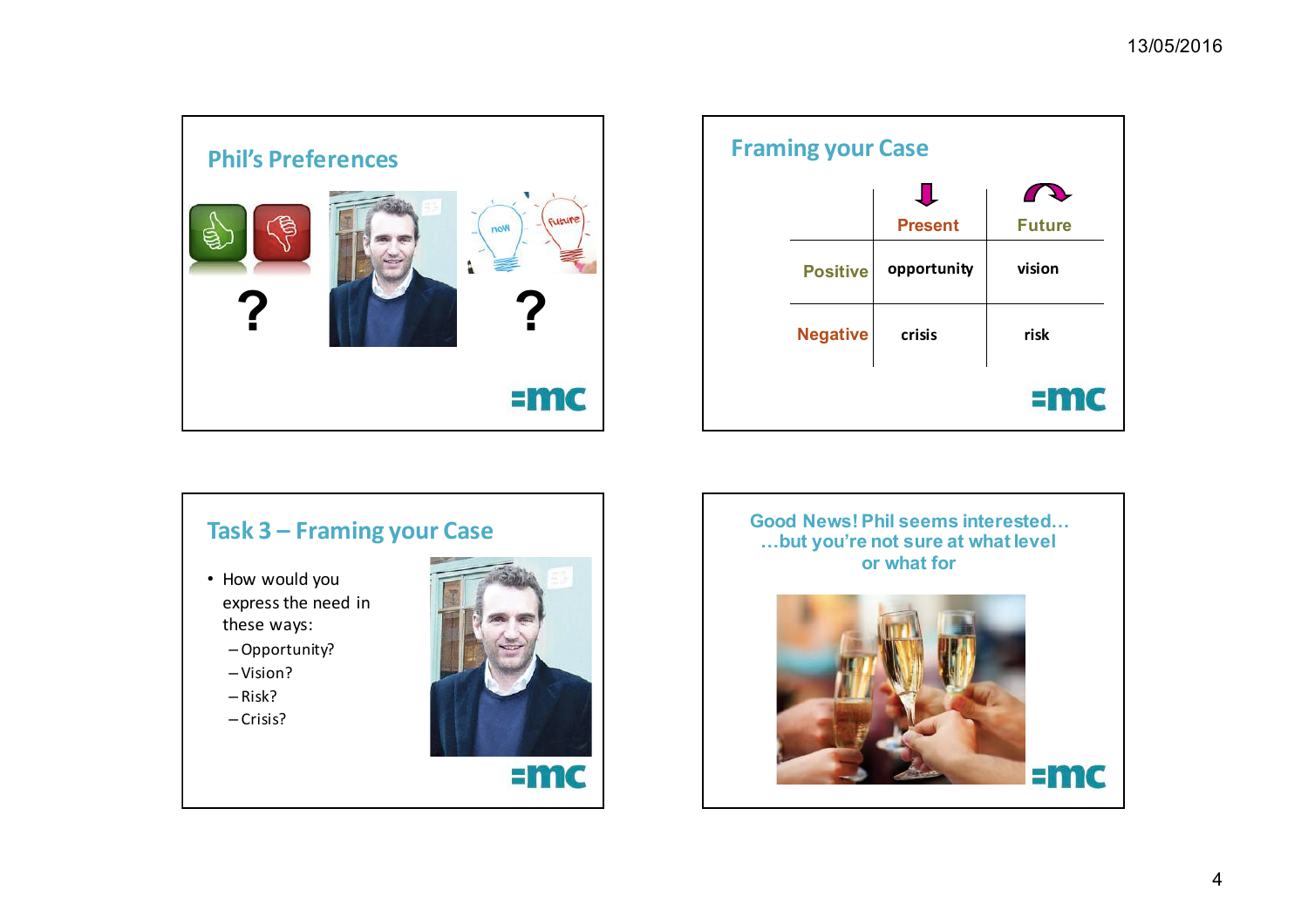



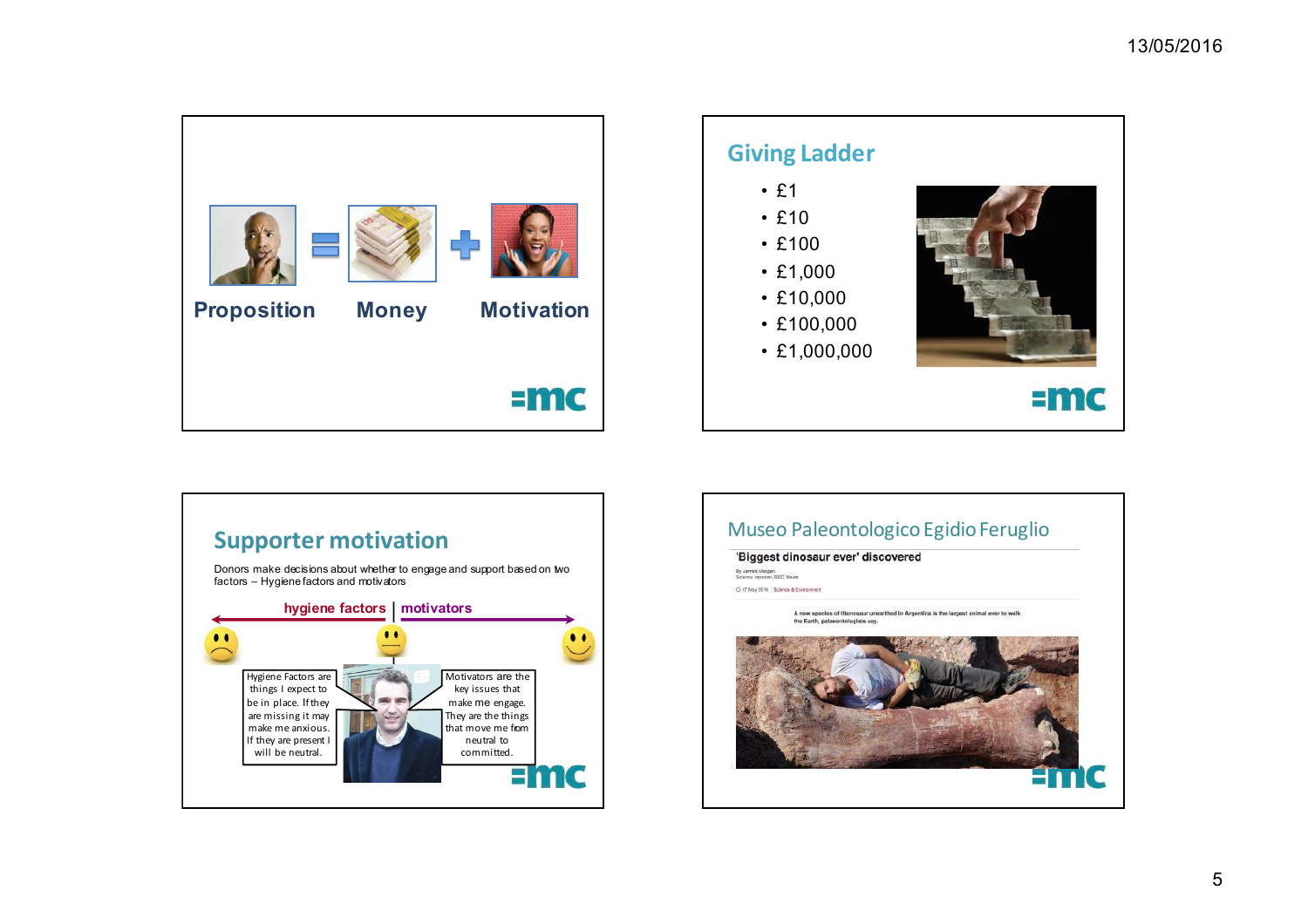| Museo Paleontologico Egidio Feruglio                |                                                                      |                                                                         |                                                                     |
|-----------------------------------------------------|----------------------------------------------------------------------|-------------------------------------------------------------------------|---------------------------------------------------------------------|
|                                                     | \$1,000,000                                                          | \$100,000                                                               | \$1,000                                                             |
| <b>Interest in</b><br><b>Paleontology</b>           | Support the<br>building of a new<br>gallery to house<br>the dinosaur | Support the<br>creation of a life-<br>size model of the<br>dinosaur     | Support all the<br>information<br>boards in the<br>museum           |
| Interest in<br><b>Scientific</b><br><b>Research</b> | Support the<br>equipment in new<br>science labs                      | Support the<br>creation of<br>replicas to sell to<br>other museums      | Support two<br>weeks of scientific<br>research on the<br>fossils    |
| <b>Interest in</b><br><b>Regeneration</b>           | Support the<br>building of a<br>Convention<br>Centre at<br>museum    | Support the<br>purchase of<br>equipment<br>needed to attract<br>bookers | Support<br>production of<br>information in<br>multiple<br>languages |

## **Task 4: Planning your Propositions**

- What would each gift achieve for your organisation?
- What motivations/interests can you meet?
- What are your propositions?







#### **Task 5 – Killer Questions**

- Write a list of the questions you most dread being asked.
- How would you answer them?